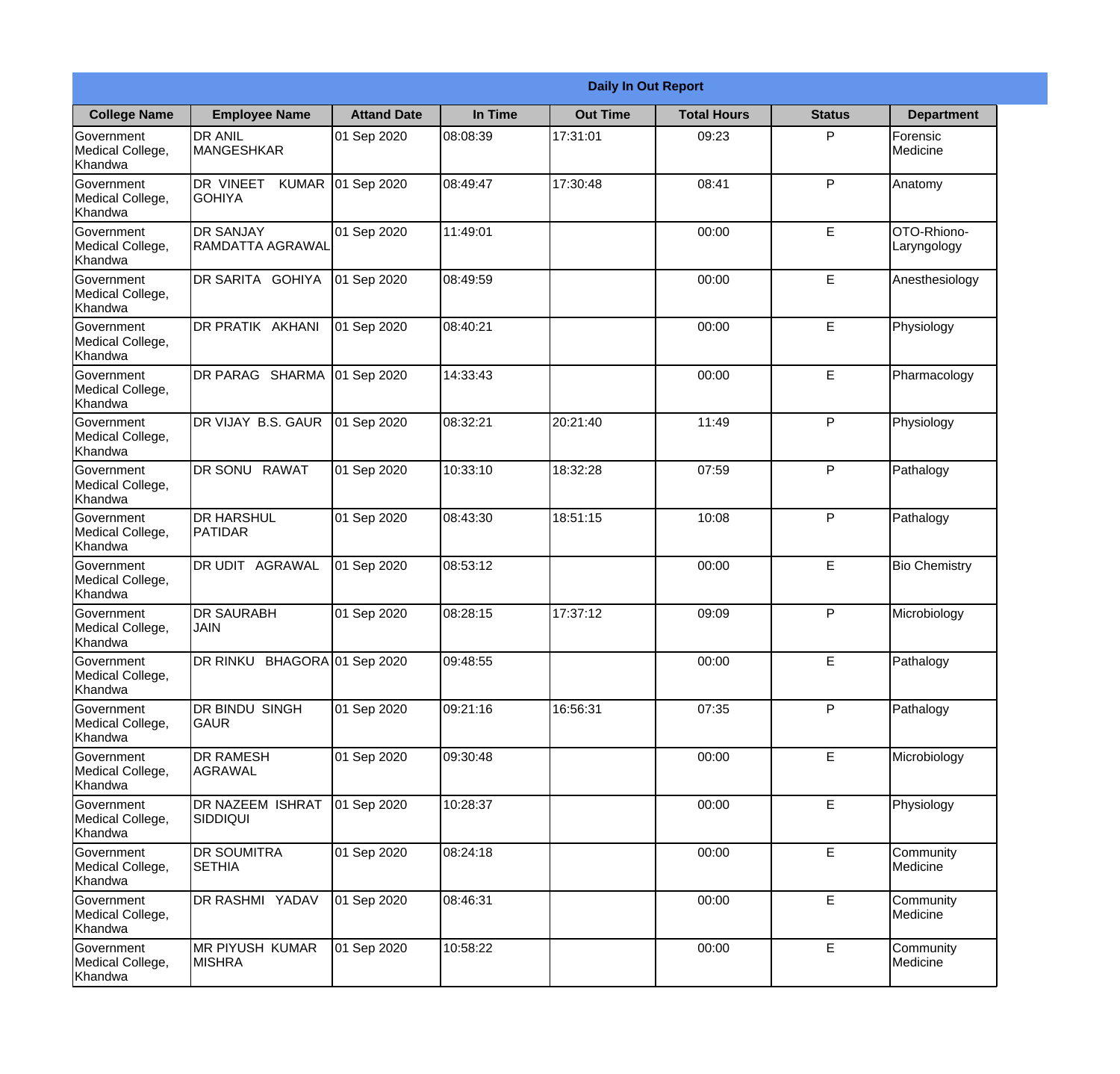| <b>Designation</b>                  | <b>Category</b> |
|-------------------------------------|-----------------|
| <b>Assistant Professor</b>          | Para Clinical   |
| Professor                           | Non Clinical    |
| Professor                           | Clinical        |
| Professor                           | Clinical        |
| <b>Assistant Professor</b>          | Non Clinical    |
| Professor                           | Para Clinical   |
| Associate Professor Non Clinical    |                 |
| Demonstrator/Tutor   Para Clinical  |                 |
| Assistant Professor   Para Clinical |                 |
| Associate Professor Non Clinical    |                 |
| Associate Professor Para Clinical   |                 |
| Assistant Professor   Para Clinical |                 |
| Associate Professor   Para Clinical |                 |
| <b>Assistant Professor</b>          | Para Clinical   |
| Professor                           | Non Clinical    |
| <b>Assistant Professor</b>          | Para Clinical   |
| <b>Assistant Professor</b>          | Para Clinical   |
| Statistician                        | Para Clinical   |

## **Daily In Out Report**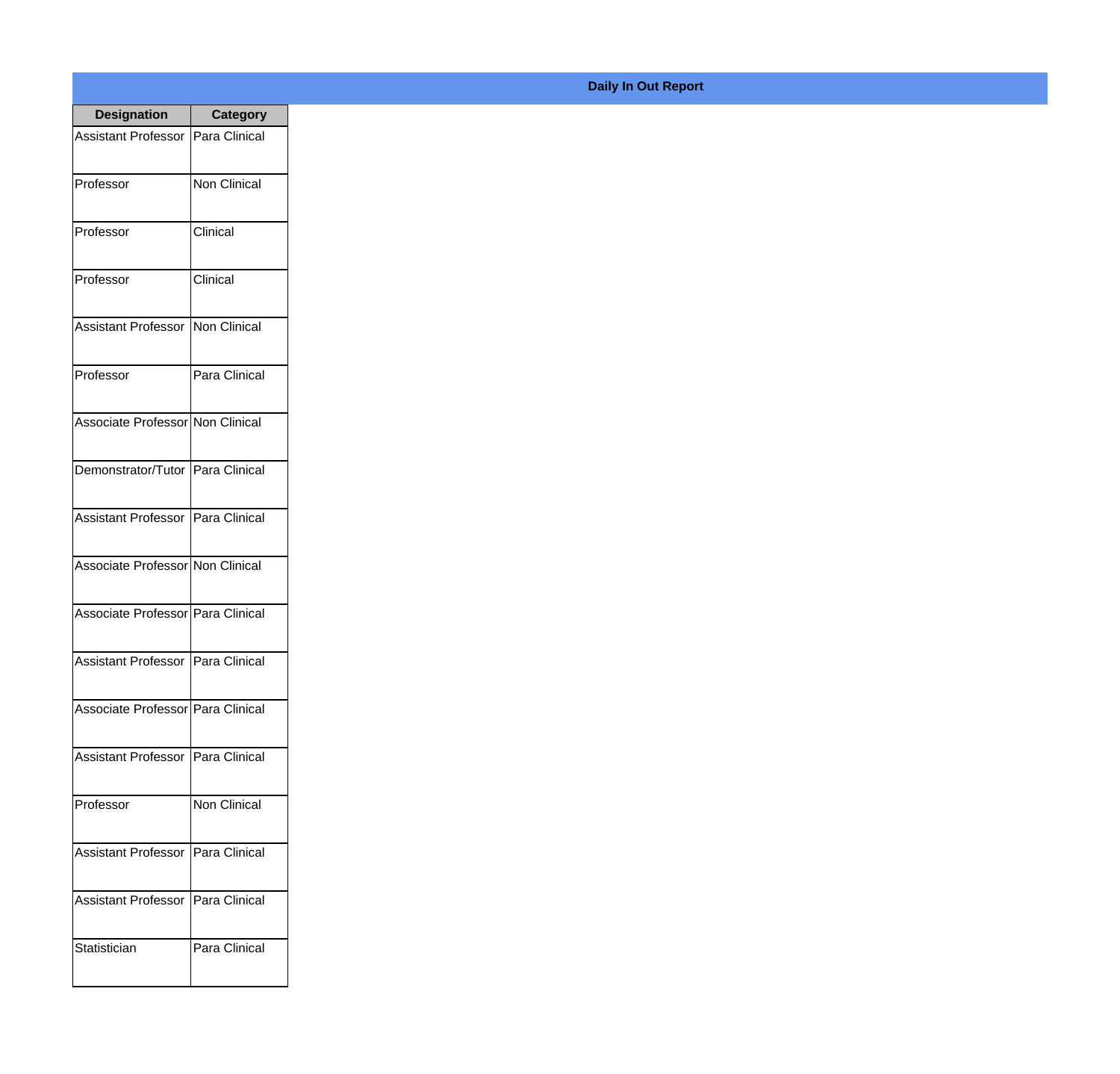|                                                  |                                                       |             |          |          | <b>Daily In Out Report</b> |   |                        |
|--------------------------------------------------|-------------------------------------------------------|-------------|----------|----------|----------------------------|---|------------------------|
| Government<br>Medical College,<br>Khandwa        | DR SACHIN PARMAR 01 Sep 2020                          |             | 09:18:06 | 18:54:22 | 09:36                      | P | Community<br>Medicine  |
| Government<br>Medical College,<br>Khandwa        | DR PRAMILA VERMA 01 Sep 2020                          |             | 11:48:43 |          | 00:00                      | E | Paediatrics            |
| <b>Government</b><br>Medical College,<br>Khandwa | <b>DR MANOJ BALKE</b>                                 | 01 Sep 2020 | 09:41:04 | 12:31:47 | 02:50                      | P | Ophthalmology          |
| <b>Government</b><br>Medical College,<br>Khandwa | <b>DR GARIMA</b><br><b>AGRAWAL VARSHNEY</b>           | 01 Sep 2020 | 09:27:51 |          | 00:00                      | E | Paediatrics            |
| Government<br>Medical College,<br>Khandwa        | <b>DR SIDDHARTH</b><br><b>BANODE</b>                  | 01 Sep 2020 | 08:06:23 | 16:20:57 | 08:14                      | P | Pharmacology           |
| Government<br>Medical College,<br>Khandwa        | <b>DR CHANDNI</b><br><b>KAROLE</b>                    | 01 Sep 2020 | 08:51:41 | 17:58:32 | 09:07                      | P | Ophthalmology          |
| Government<br>Medical College,<br>Khandwa        | <b>DR PRIYA KAPOOR</b><br><b>KAPOOR</b>               | 01 Sep 2020 | 10:24:16 | 16:50:07 | 06:26                      | P | Pathalogy              |
| Government<br>Medical College,<br>Khandwa        | <b>DR SAPNA</b><br><b>MAHESHRAM</b>                   | 01 Sep 2020 | 09:21:42 | 17:31:26 | 08:10                      | P | Community<br>Medicine  |
| Government<br>Medical College,<br>Khandwa        | <b>DR SEEMA</b><br><b>SUDHAKARRAO</b><br>SUTAY        | 01 Sep 2020 | 09:21:28 |          | 00:00                      | E | Forensic<br>Medicine   |
| Government<br>Medical College,<br>Khandwa        | <b>DR RAKESH SINGH</b><br><b>HAZARI</b>               | 01 Sep 2020 | 13:31:06 |          | 00:00                      | E | Pathalogy              |
| <b>Government</b><br>Medical College,<br>Khandwa | <b>DR ANANT</b><br><b>TUKARAM PAWAR</b>               | 01 Sep 2020 | 10:00:33 | 18:54:11 | 08:54                      | P | Community<br>Medicine  |
| Government<br>Medical College,<br>Khandwa        | DR SHAIKH M.KHALIQ 01 Sep 2020                        |             | 11:51:12 |          | 00:00                      | E | <b>Bio Chemistry</b>   |
| Government<br>Medical College,<br>Khandwa        | <b>DR RAJU</b>                                        | 01 Sep 2020 | 10:07:16 | 19:02:40 | 08:55                      | P | Forensic<br>Medicine   |
| <b>Government</b><br>Medical College,<br>Khandwa | <b>DR MAHENDRA</b><br><b>PANWAR</b>                   | 01 Sep 2020 | 09:25:18 |          | 00:00                      | E | Orthopaedics           |
| Government<br>Medical College,<br>Khandwa        | DR AJAY GANGJI                                        | 01 Sep 2020 | 11:51:29 |          | 00:00                      | E | <b>General Surgery</b> |
| Government<br>Medical College,<br>Khandwa        | <b>DR NITESHKUMAR</b><br>KISHORILAL<br><b>RATHORE</b> | 01 Sep 2020 | 09:40:22 |          | 00:00                      | E | Pharmacology           |
| Government<br>Medical College,<br>Khandwa        | DR SANGEETA<br><b>CHINCHOLE</b>                       | 01 Sep 2020 | 10:53:36 |          | 00:00                      | E | Physiology             |
| Government<br>Medical College,<br>Khandwa        | DR NEERAJ KUMAR                                       | 01 Sep 2020 | 10:11:31 | 18:06:02 | 07:55                      | P | Dentisry               |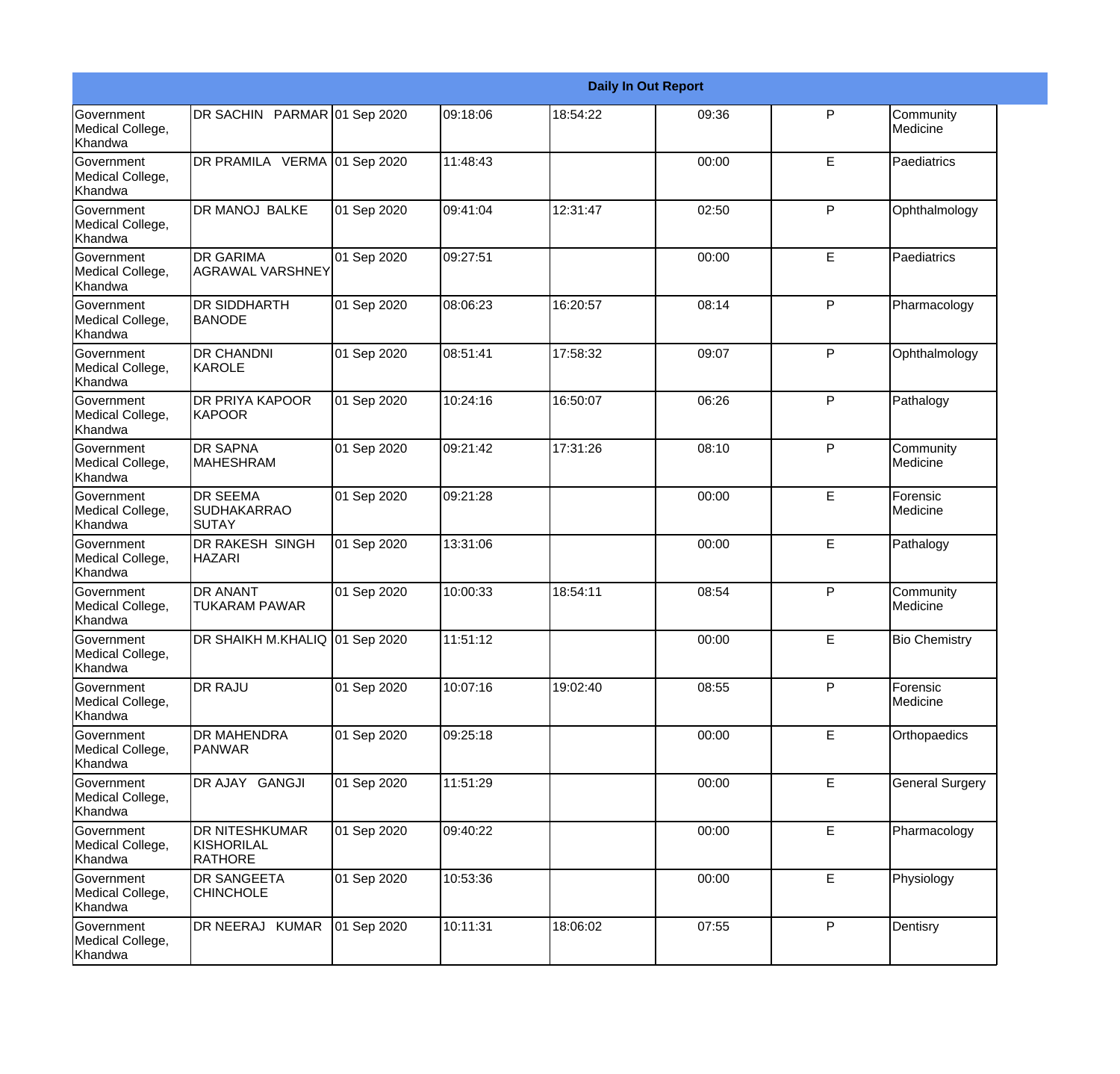| Assistant Professor   Para Clinical |                 |
|-------------------------------------|-----------------|
| Professor                           | Clinical        |
|                                     |                 |
| Assistant Professor                 | Clinical        |
| Associate Professor Clinical        |                 |
|                                     |                 |
| Associate Professor Para Clinical   |                 |
| Assistant Professor Clinical        |                 |
| Demonstrator/Tutor Para Clinical    |                 |
|                                     |                 |
| Associate Professor Para Clinical   |                 |
| Professor                           | Para Clinical   |
| Professor                           | Para Clinical   |
|                                     |                 |
| Professor                           | Para Clinical   |
| Professor                           | Non Clinical    |
|                                     |                 |
| Demonstrator/Tutor Para Clinical    |                 |
| Assistant Professor                 | Clinical        |
| Professor                           | Clinical        |
|                                     |                 |
| Demonstrator/Tutor Para Clinical    |                 |
| Demonstrator/Tutor   Non Clinical   |                 |
|                                     |                 |
| Assistant Professor                 | <b>Clinical</b> |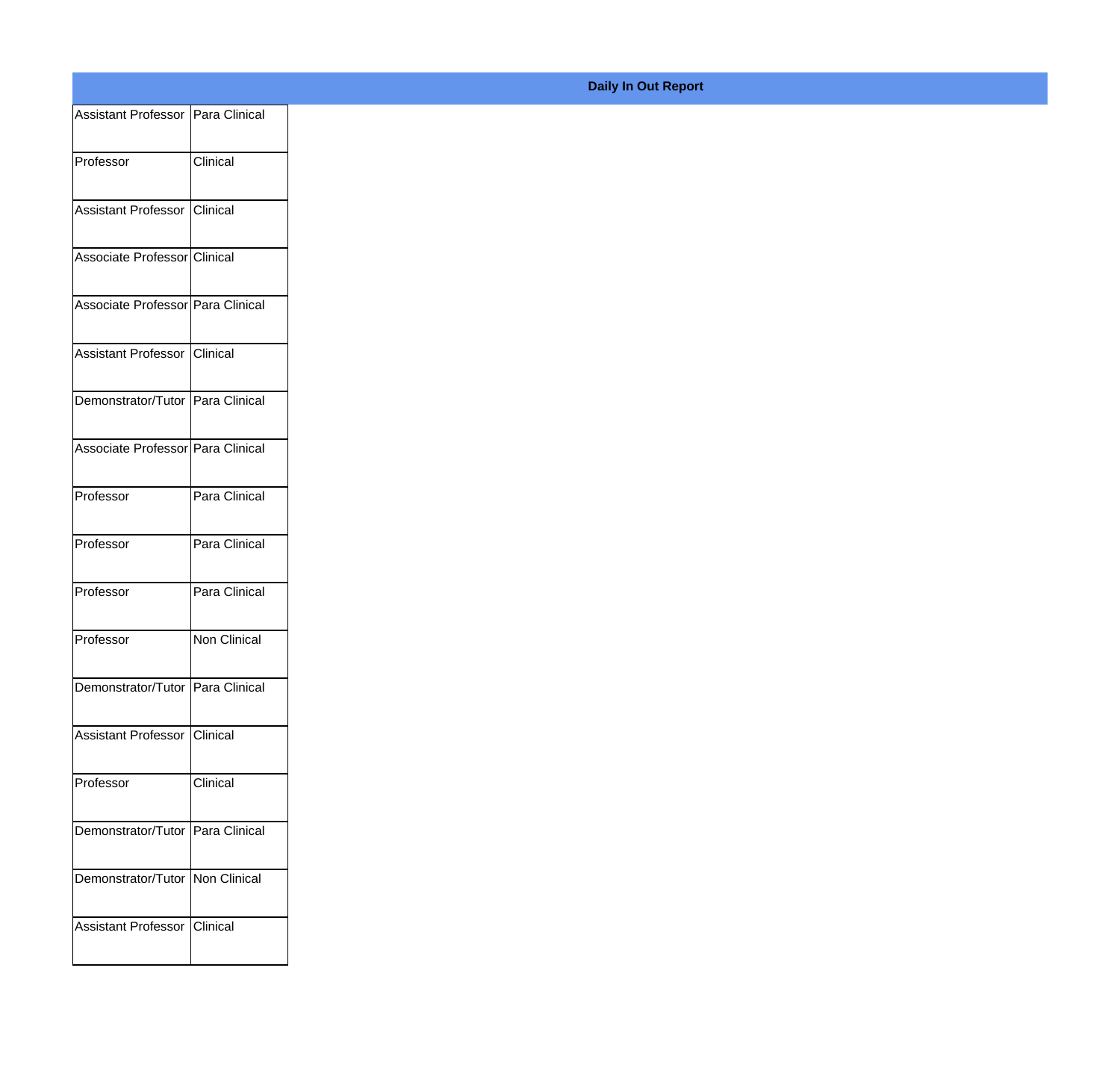|                                                  |                                     |             |          |          | <b>Daily In Out Report</b> |   |                                        |
|--------------------------------------------------|-------------------------------------|-------------|----------|----------|----------------------------|---|----------------------------------------|
| Government<br>Medical College,<br>Khandwa        | IDR VIJAY NAYAK                     | 01 Sep 2020 | 09:31:19 |          | 00:00                      | E | Anatomy                                |
| <b>Sovernment</b><br>Medical College,<br>Khandwa | DR SUNIL BAJOLIYA                   | 01 Sep 2020 | 18:54:30 |          | 00:00                      | E | OTO-Rhiono-<br>Laryngology             |
| Government<br>Medical College,<br>Khandwa        | IDR NISHA MANDLOI<br><b>IPANWAR</b> | 01 Sep 2020 | 09:33:32 | 18:31:08 | 08:58                      | P | <b>Obstetrics &amp;</b><br>Gynaecology |
| <b>Government</b><br>Medical College,<br>Khandwa | <b>DR SATISH</b><br><b>CHANDEL</b>  | 01 Sep 2020 | 11:17:01 | 19:01:47 | 07:44                      | P | Pharmacology                           |
| Government<br>Medical College,<br><b>Khandwa</b> | IDR JITENDRA<br>IAHIRWAR            | 01 Sep 2020 | 19:02:54 |          | 00:00                      | E | Pathalogy                              |
| Government<br>Medical College,<br><b>Khandwa</b> | IDR MUKTESHWARI<br><b>I</b> GUPTA   | 01 Sep 2020 | 10:02:06 | 16:10:04 | 06:08                      | P | Pharmacology                           |
| Government<br>Medical College,<br>Khandwa        | DR YASHPAL RAY                      | 01 Sep 2020 | 11:26:49 |          | 00:00                      | E | Anatomy                                |
| <b>Government</b><br>Medical College,<br>Khandwa | <b>IDR DEEPIKA</b><br><b>PANWAR</b> | 01 Sep 2020 | 10:32:28 | 15:58:09 | 05:26                      | P | <b>Bio Chemistry</b>                   |
| Government<br>Medical College,<br>Khandwa        | MOHIT GARG                          | 01 Sep 2020 | 10:25:50 |          | 00:00                      | E | <b>General Medicine</b>                |